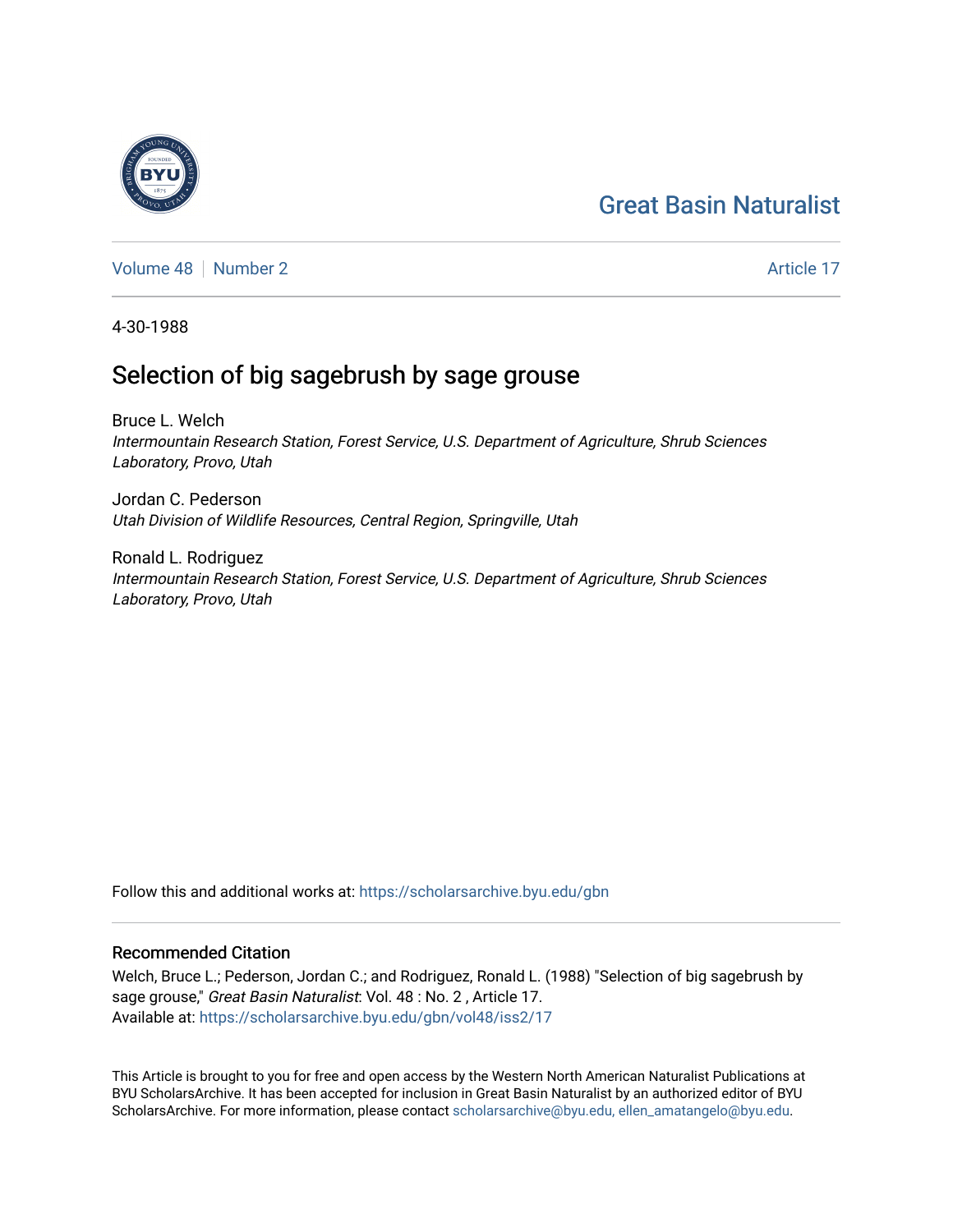#### SELECTION OF BIG SAGEBRUSH BY SAGE GROUSE

Bruce L. Welch<sup>1</sup>, Jordan C. Pederson<sup>2</sup>, and Ronald L. Rodriguez<sup>1</sup>

ABSTRACT.—Feeding sites of wintering sage grouse (Centrocercus urophasianus) were located, one each in stands of three subspecies of big sagebrush (Artemisia tridentata: ssp. tridentata, basin; ssp. vaseyana. mountain; and ssp. ivyomingensis, Wyoming). Evidences of differential use of plants within subspecies were observed. Whole leaves from fed-on and nonfed-on big sagebrush plants were examined for intrasubspecies chemical comparisons of crude protein, phosphorus, in vitro digestibility, and monoterpenoids. No significant differences were detected except for in vitro digestibility (<f Wyoming fed-on and nonfed-on big sagebrush and monoterpenoid content of basin big sagebrush. Nutritive content of all three subspecies was high, which may in part help to explain wintering sage grouse weight gains.

Smith (1950) was the first to report differential preference of a wintering animal, mnle deer (Odocoileus hemionus hemionus), for individual plants of big sagebrush (Artemisia tridentata). Since then, other workers have reported differential preference of mule deer not only for individual plants but for subspecies of big sagebrush and accessions within subspecies (Plummer et al. 1968, Scholl et al. 1977, Willms et al. 1979, Sheehy and Winward 1981, Welch and McArthur 1986, Personius et al. 1987). Other animal species also express differential preference for indi vidual plants, subspecies, and accessions within subspecies of big sagebrush. These in clude domestic sheep (Ovis aries, Sheehy and Winward 1981, Welch et al. 1987), pygmy rabbit (Brachylagus idahoensis, White et al. 1982), and sage grouse (Centrocercus urophasianus, Remington and Braun 1985). The last species, sage grouse, is the subject of this investigation.

Wintering sage grouse have a near-obligate relationship with sagebrush, particularly big sagebrush (Braun et al. 1977, Autenrieth 1981, Roberson 1986). Leaves of sagebrush are the primary winter food for sage grouse (Patterson 1952, Wallestad et al. 1974). The Remington and Braun (1985) report is the first evidence that sage grouse  $\max^3$  express differential preference for subspecies of big sagebrush and for individual plants within subspecies. The piupose of our study was to lo cate wintering sage grouse fed-on and nonfed on big sagebrush plants in stands of three subspecies of big sagebrush (A. t. ssp. triden $tata$ , basin; A. t. ssp. vaseyana, mountain; A.  $t$ . ssp. *wyomingensis*, Wyoming) and to watch for evidence that might support the report of Remington and Braun (1985) that sage grouse show preferential use among subspecies and individuals within subspecies. Also, the nutritive value was determined tor leaves from fed-on and nonfed-on plants.

#### **STUDY SITE**

The study area, on the Awapa Plateau near Loa, Utah, in western Wayne County, supports a population of sage grouse. Specific study sites were Jake's Knoll on sections 22 and 23 (RIE, T29S), Vance Reservoir on sections 10 and 11 (RIE, T29S), Elsie's Nipple on section 33 (R2E, T28S), and <sup>a</sup> Wyoming big sagebrush flat south of State Highway 24 about 12.9 km west of Loa, on sections <sup>2</sup> and 7 (RIE,T27S).

Elevations range from the Jake's Knoll site at about 2,650 m to the Elsie's Nipple site at about  $2,500$  m. Black sagebrush  $(A.$  nova) and mountain big sagebrush were the dominant shrubs at the Jake's Knoll and Vance Reservoir

<sup>&</sup>lt;sup>1</sup>Intermountain Hesearch Station, Forest Service, U.S. Department of Agriculture, Shrub Sciences Laboratory, 735 North 500 East, Provo, Utah 84601  $^2$ Utah Division of Wildhfe-Resources, Central Region, 1115 North Main. Springville, Utah 84663.

We do not fully accept the interpretation of the data presented in the Remington and Braun (1985) report concerning the preferential use of Wyoming big sagebrush over mountain big sagebrush by wintering sage grouse. Data in their Table 1 suggest two to one that the use of Wyoming and mountain big sagebrush is a function of occurrence and not palatability differences between the two kinds of big sagebrush. We beheve their random sample method is biased because portions of mountain big sagebrush grow at the bottom of draws where sage grouse seldom feed. Consequently, part of then perceived preferential use could be due to feeding habit and not to palatability differences.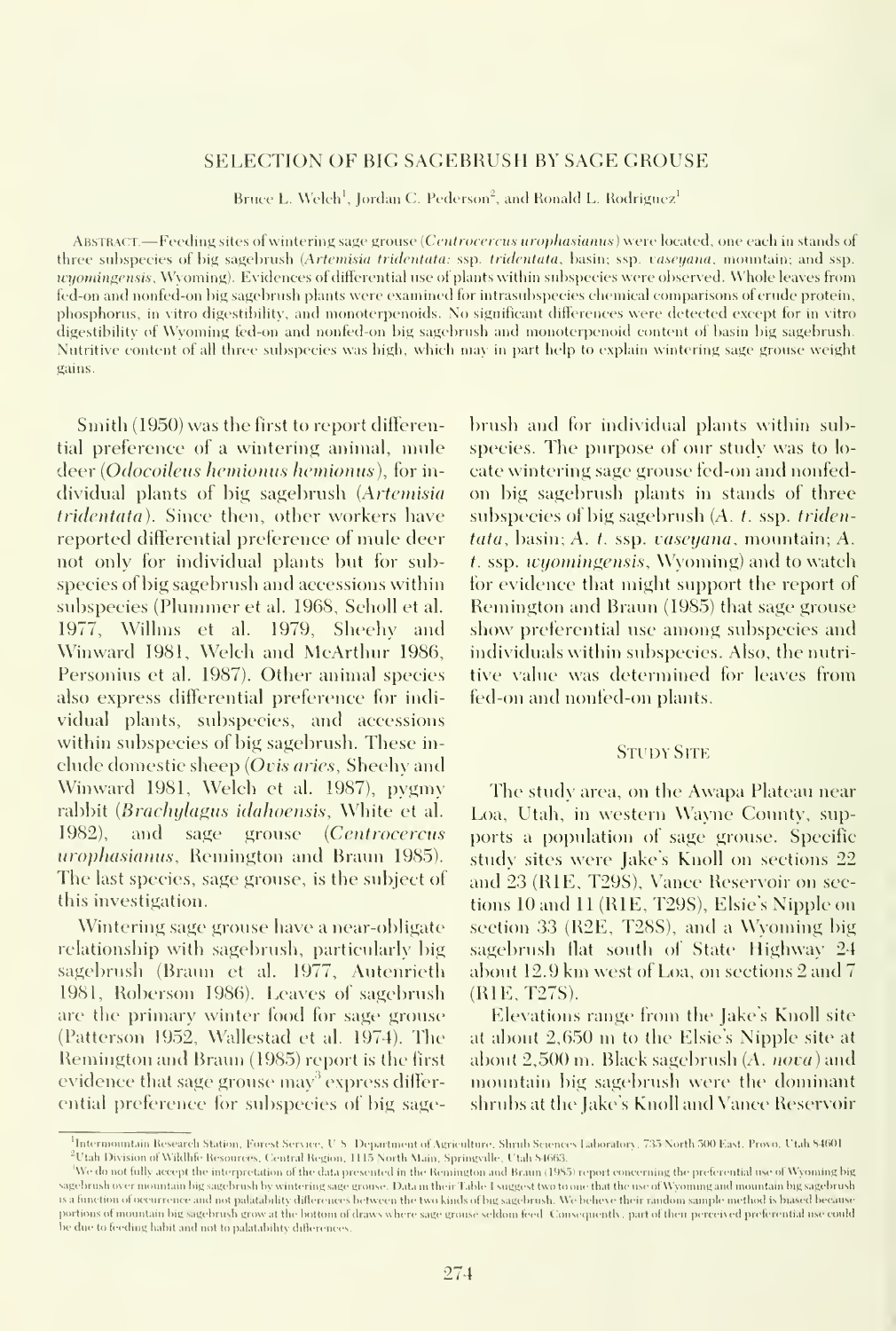sites. Mountain big sagebrush on these two sites was limited to the bottom of drainages, northern exposures, and swells where water tends to eoncentrate. Black sagebrush was distributed on the flats and on southern exposures. In the Elsie's Nipple site, basin big sagebrush and Utah juniper (Juniperus osteosperma) were the dominant shrubs. On the site south of State Highway 24, Wyoming big sagebrush was the dominant shrub.

#### Materials and Metfiods

Feeding sites, one each for three subspecies of big sagebrush, were located with the aid of radio-collared sage grouse (Hulet et al. 1986). At each feeding site, fed-on and nonfed-on plants were tagged and mapped. A plant had to meet certain criteria to be se lected as a nonfed-on plant and to remain as such for this study. The criteria were: (1) no signs of being fed on by sage grouse or any other animal, (2) presence of fresh sage grouse tracks or droppings around or through the plant,  $(3)$  within 1.5 m of a fed-on plant, and  $(4)$ remained a nonfed-on plant while sage grouse were feeding on the sites for at least two weeks. These four criteria increased the probability that the selected nonfed-on plants were really plants that the sage grouse were discriminating against. Careful and close—on hands and knees—inspection was required to identify nonfed-on plants.

In early February 1984, vegetative samples of current year's growth were removed from five fed-on and five nonfed-on plants on three sites supporting stands of one of three subspecies of big sagebrush. Samples were placed in individual plastic bags, packed in snow inside a cooler, and transported to a laboratory freezer. Frozen whole leaves were separated from stems with a pair of small surgical scissors and were then kept frozen by placing them inside a 1-L, stainless steel, wide-mouth vacuum bottle containing 500 ml of liquid nitrogen. Later all leaves were poured out of the vacuum bottle into a strainer. After the liquid nitrogen evaporated, the leaves were placed in a plastic bag, sealed, and stored in a freezer until needed for grinding. Grinding was done inside the mortar of a steel, motorized mortar and pestle that had been precooled twice with liquid nitrogen. Liquid nitrogen was then poured over the

leaves and the leaves ground to a fine powder. The leaf material was placed in a plastic bottle with airtight cap after grinding and stored in a freezer until needed for chemical analysis.

Chemical determinations made on the samples were dry matter, monoterpenoids, in vitro digestibility, crude protein, and phosphorus. Dry matter was determined by oven drying at 100 C until constant weight was achieved, usually after 48 hours. Monoterpenoids were extracted and analyzed by the method outlined by Welch and McArthur (1981). This method is based on Soxhlet extraction with absolute ether and gas chromatographic analysis. Concentration of monoterpenoids was expressed on a dry matter basis. Pearson's (1970) method was used to determine in vitro digestibility of ground leaves. Rumen inoculum was obtained from a slaughterhouse steer (Welch et al. 1983, Striby et al. 1987). Digestibility data were expressed as a percentage of dry matter digested. Crude protein was determined by the Kjeldahl method (Association of Official Analytical Chemists 1980); and the data were expressed as a percentage of dry matter. Phosphorus was determined by wet digestionspectrophotometric method (Association of Official Analytical Chemists 1980); and the data were expressed as a percentage of dry matter. Unpaired t-tests  $(P = .05)$  were used to compare fed-on and nonfed-on plants within subspecies for the various chemical determinations.

#### Results and Discussion

This study supports and extends the field observations of Remington and Braun (1985) concerning sage grouse preferential use of in dividual plants within subspecies of big sage brush. Because the stands of subspecies in our study area were disjunct, we were unable to make any judgments concerning selection at the subspecies level.

On four occasions we observed the feeding behavior of sage grouse for <sup>2</sup> hours. We saw <sup>a</sup> general wandering by the birds among the sagebrush plants, as if they were inspecting the plants. Then, for no apparent reason, one bird would start eating the leaves of a plant. Often (60% or more of the time) a feeding bird would be joined by others. In these groups there appeared to be no particular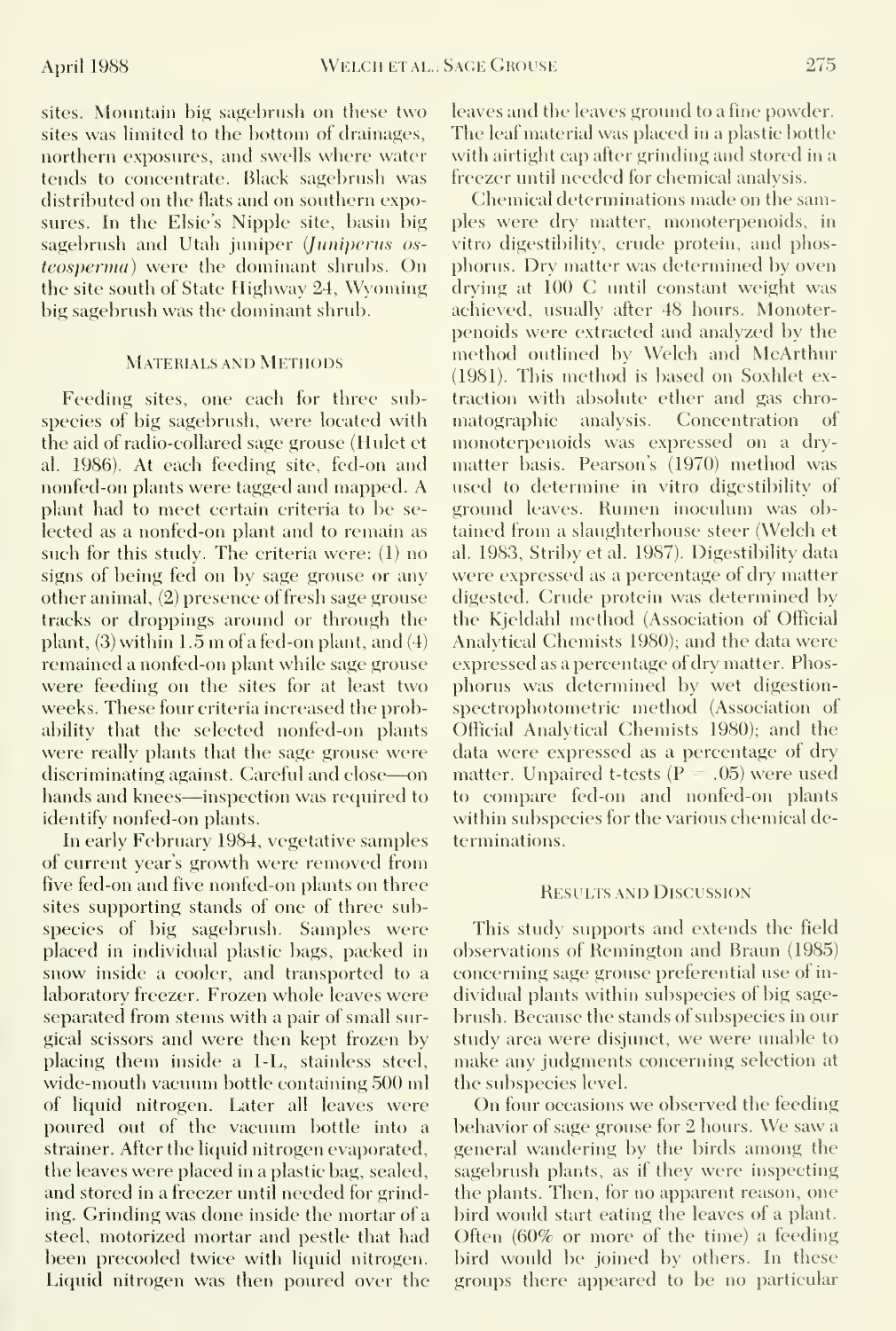TABLE 1. Nutritive comparison between leaf tissue of fed-on and nonfed-on plants of hig sagebrush for wintering sage grouse. Each subspecies of big sagebrush is represented by five fed-on and five nonfed-on plants. Data expressed as a percentage of dry matter. Data statistically analyzed by unpaired t-test comparison between fed-on and nonfed-on plants within subspecies.

| <b>Subspecies</b>       | Crude protein<br>$\mathcal{C}_{\mathcal{C}}$ | Phosphorus<br>$\%$ | In vitro<br>digestibility<br>$\%$ |
|-------------------------|----------------------------------------------|--------------------|-----------------------------------|
| A. t. ssp. vaseyana     |                                              |                    |                                   |
| fed-on                  | 9.5                                          | 0.18               | 56.4                              |
| nonfed-on               | 9.2                                          | 0.18               | 55.8                              |
| A. t. ssp. tridentata   |                                              |                    |                                   |
| fed-on                  | 14.9                                         | 0.21               | 60.0                              |
| nonfed-on               | 15.4                                         | 0.22               | 57.8                              |
| A. t. ssp. wyomingensis |                                              |                    |                                   |
| fed-on                  | 12.3                                         | 0.20               | $58.4^{\circ}$                    |
| nonfed-on               | 12.6                                         | 0.19               | 54.1                              |

 $*$ T-test detected significant difference between the two means for in vitro digestiblity for A t ssp uyoming ensis at the 5% probability level.

TABLE 2. Comparisons between the monoterpenoid levels of wintering sage grouse fed-on and nonfed-on plants of mountain big sagebrush (Artemisia tridentata ssp. caseyana, leaf tissue). Data expressed on a dry-matter basis. Unpaired t-tests used to compare treatment means.

|               |                | Percentage of monoterpenoid |          |                |           |                                |           |                    |           |           |  |  |  |
|---------------|----------------|-----------------------------|----------|----------------|-----------|--------------------------------|-----------|--------------------|-----------|-----------|--|--|--|
| Plant<br>type | Plant<br>no.   | $\alpha$ -pinene            | Camphene | 1,8 Cineol     | $8.50^4$  | <b><i><u>B-thujone</u></i></b> | Camphor   | 13.06 <sup>a</sup> | Terpineol | Total     |  |  |  |
| Nonfed-on     | 1              | 0.00                        | 0.00     | 0.07           | 0.00      | 1.48                           | 0.05      | 0.04               | 0.56      | 2.20      |  |  |  |
|               | $\overline{2}$ | 0.00                        | 0.00     | (0.00)         | 0.00      | 2.74                           | 0.00      | 0.08               | 0.67      | 3.49      |  |  |  |
|               | 3              | 0.00                        | 0.06     | 0.00           | 0.00      | 2.57                           | 0.36      | 0.00               | 0.62      | 3.61      |  |  |  |
|               | $\overline{4}$ | 0.03                        | 0.20     | 0.68           | 0.01      | 1.52                           | 0.98      | 0.00               | 0.47      | 3.89      |  |  |  |
|               | 5              | 0.00                        | 0.00     | 0.11           | 0.00      | 2.84                           | 0.00      | 0.04               | 0.65      | 3.64      |  |  |  |
| Means         |                | 0.01                        | 0.05     | 0.17           | (0.00)    | 2.23                           | 0.28      | 0.03               | 0.59      | 3.37      |  |  |  |
| Fed-on        |                |                             |          |                |           |                                |           |                    |           |           |  |  |  |
|               | 1              | 0.00                        | (0.00)   | (0.00)         | 0.33      | 2.33                           | (0.00)    | 0.07               | 0.71      | 3.44      |  |  |  |
|               | $\overline{2}$ | 0.00                        | (0.00)   | (0, 0)         | 0.00      | 2.76                           | (0.00)    | 0.08               | 0.78      | 3.62      |  |  |  |
|               | 3              | 0.00                        | 0.00     | 0.28           | 0.23      | 1.91                           | 0.09      | 0.03               | 0.45      | 2.99      |  |  |  |
|               | 4              | 0.00                        | (0, 0)   | 0.19           | 0.00      | 3.05                           | 0.00      | 0.00               | 0.13      | 3.37      |  |  |  |
|               | $\overline{5}$ | 0.00                        | 0.00     | 0.11           | 0.00      | 3.70                           | 0.00      | (0.00)             | 0.52      | 4.33      |  |  |  |
| Means         |                | 0.00                        | 0.00     | 0.12           | 0.11      | 2.75                           | (0.02)    | 0.04               | 0.52      | 3.55      |  |  |  |
| t-test        |                | NS <sup>b</sup>             | NS       | N <sub>S</sub> | <b>NS</b> | NS.                            | <b>NS</b> | NS.                | <b>NS</b> | <b>NS</b> |  |  |  |

<sup>a</sup>Unknown monoterpenoid, number represents retention time.

<sup>b</sup>NS means not significantly different at the 5% probability level

relationship of birds to one another (hen-chick relationship). Birds seemed to mingle freely together. Once feeding on a plant started, it lasted from 5 to 15 min. Then the birds would start their wandering again. We did observe feeding on the same plants over 3 to 5 weeks; and, equally important, there was no feeding on plants selected as nonfed-on plants. These field observations strongly indicate preferential use of individual plants within subspecies. Consequently, we felt that the nonfed-on plants selected for this study had a high probability of being plants the birds were discriminating against.

Table 1 lists the nutritive comparisons between fed-on and nonfed-on plants of three subspecies of big sagebrush. The only signifieant ( $P = .05$ ) comparison as detected by ttests was for in vitro digestibility in Wyoming big sagebrush. Here, fed-on plants were more highly digestible. Remington and Braun (1985) reported that browsed Wyoming big sagebrush contained higher levels of crude protein than unbrowsed plants. They also observed that the most preferred subspecies, Wyoming big sagebrush, contained higher levels of crude protein than mountain big sagebrush (15.4 to 17.8% vs. 10.2 to 13.4%). They concluded that crude protein levels were important in sage grouse selection of big sagebrush plants. Our results do not support their observation. However, it is quite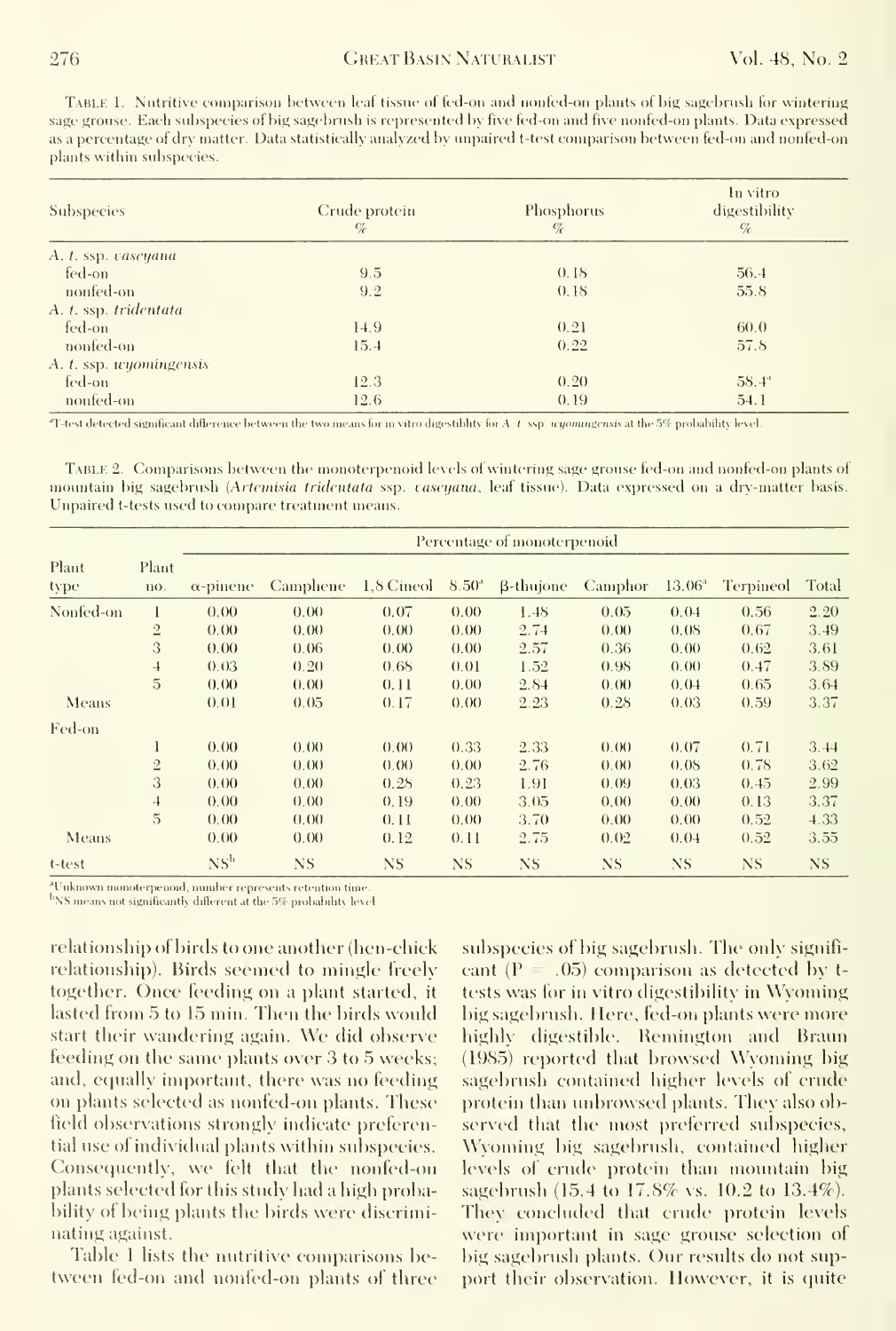TABLE 3. Comparisons between the monoterpenoid levels of wintering sage grouse fed-on and nonfed-on plants of Wyoming big sagebrush (Artemisia tridentata ssp. wyomingensis, leaf tissue). Data expressed on a dry-matter basis. Unpaired t-tests used to compare treatment means.

|               |                | Percentage of monoterpenoids |                                                                                                                                                                               |           |      |           |           |           |      |      |           |           |      |  |
|---------------|----------------|------------------------------|-------------------------------------------------------------------------------------------------------------------------------------------------------------------------------|-----------|------|-----------|-----------|-----------|------|------|-----------|-----------|------|--|
| Plant<br>type | Plant<br>no.   |                              | 1.07 <sup>a</sup> Camphene 4.84 <sup>a</sup> 1,8 Cineol 8.50 <sup>a</sup> β-thujone 10.87 <sup>a</sup> Camphor 12.09 <sup>a</sup> 12.45 <sup>a</sup> 13.06 <sup>a</sup> Total |           |      |           |           |           |      |      |           |           |      |  |
| Nonfed-on     |                |                              |                                                                                                                                                                               |           |      |           |           |           |      |      |           |           |      |  |
|               | ı              | 0.03                         | 0.00                                                                                                                                                                          | 0.00      | 0.00 | 2.70      | 0.00      | 0.04      | 0.00 | 0.19 | 0.13      | 0.00      | 3.09 |  |
|               | $\overline{2}$ | 0.03                         | 0.00                                                                                                                                                                          | 0.00      | 0.00 | 1.96      | 0.03      | 0.26      | 0.30 | 0.05 | 0.00      | 0.00      | 2.63 |  |
|               | 3              | 0.04                         | 0.00                                                                                                                                                                          | 0.00      | 0.00 | 2.49      | 0.10      | 0.31      | 0.22 | 0.15 | 0.07      | 0.00      | 3.38 |  |
|               | $\overline{4}$ | 0.06                         | 0.00                                                                                                                                                                          | 0.44      | 0.08 | 0.12      | 0.28      | 0.00      | 0.48 | 0.00 | 0.00      | 0.12      | 1.58 |  |
|               | 5              | 0.03                         | 0.14                                                                                                                                                                          | 0.06      | 0.39 | 0.00      | 0.14      | 0.07      | 1.06 | 0.00 | 0.00      | 0.01      | 1.90 |  |
| Means         |                | 0.04                         | 0.03                                                                                                                                                                          | 0.10      | 0.09 | 1.45      | 0.11      | 0.14      | 0.41 | 0.08 | 0.04      | 0.03      | 2.52 |  |
| Fed-on        |                |                              |                                                                                                                                                                               |           |      |           |           |           |      |      |           |           |      |  |
|               | 1              | 0.05                         | 0.00                                                                                                                                                                          | 0.00      | 0.00 | 2.67      | 0.07      | 0.27      | 0.19 | 0.08 | 0.00      | 0.04      | 3.37 |  |
|               | $\overline{2}$ | 0.04                         | 0.00                                                                                                                                                                          | 0.00      | 0.08 | 1.79      | 0.15      | 0.28      | 0.15 | 0.04 | 0.04      | 0.03      | 2.60 |  |
|               | 3              | 0.03                         | 0.00                                                                                                                                                                          | 0.00      | 0.00 | 2.03      | 0.06      | 0.34      | 0.00 | 0.07 | 0.00      | 0.00      | 2.53 |  |
|               | $\overline{4}$ | 0.10                         | 0.00                                                                                                                                                                          | 0.00      | 0.18 | 0.00      | 0.32      | 0.00      | 1.04 | 0.00 | 0.00      | 0.16      | 1.80 |  |
|               | 5              | 0.03                         | 0.00                                                                                                                                                                          | 0.00      | 0.00 | 1.37      | 0.00      | 0.41      | 0.00 | 0.00 | 0.00      | 0.00      | 1.81 |  |
| Means         |                | 0.05                         | 0.00                                                                                                                                                                          | 0.00      | 0.05 | 1.57      | 0.12      | 0.26      | 0.28 | 0.04 | 0.01      | 0.05      | 2.42 |  |
| t-test        |                | NS <sup>b</sup>              | <b>NS</b>                                                                                                                                                                     | <b>NS</b> | NS   | <b>NS</b> | <b>NS</b> | <b>NS</b> | NS.  | NS.  | <b>NS</b> | <b>NS</b> | NS.  |  |

<sup>a</sup>Unknown monoterpenoid, number represents retention time.

<sup>b</sup>NS means not significantly different at the 5% probability level.

TABLE 4. Comparisons between the monoterpenoid levels of wintering sage grouse fed-on and nonfed-on plants of basin big sagebrush (Artemisia tridentata ssp. tridentata, leaf tissue). Data expressed on a dry-matter basis. Unpaired t-tests used to compare treatment means.

|               |                |             | Percentage of monoterpenoids |           |                                                                                                                                                                                                          |      |      |           |      |           |      |      |      |      |
|---------------|----------------|-------------|------------------------------|-----------|----------------------------------------------------------------------------------------------------------------------------------------------------------------------------------------------------------|------|------|-----------|------|-----------|------|------|------|------|
| Plant<br>type | Plant<br>no.   |             |                              |           | 1.07 <sup>4</sup> 1.89 <sup>4</sup> α-pinene Camphene 4.84 <sup>4</sup> 1.8 Cineol 8.50 <sup>4</sup> β-thujone 10.87 <sup>4</sup> Camphor 12.09 <sup>4</sup> 12.45 <sup><math>\degree</math></sup> Total |      |      |           |      |           |      |      |      |      |
| Nonfed-on     |                |             |                              |           |                                                                                                                                                                                                          |      |      |           |      |           |      |      |      |      |
|               |                |             | $0.04 \quad 0.46$            | 0.00      | 0.00                                                                                                                                                                                                     | 0.00 | 0.00 | 0.00      | 0.00 | 0.04      | 0.00 | 0.36 | 1.04 | 1.94 |
|               | $\overline{2}$ |             | $0.04 \quad 0.54$            | 0.00      | 0.00                                                                                                                                                                                                     | 0.00 | 0.00 | 0.00      | 0.10 | 0.08      | 0.00 | 0.44 | 0.90 | 2.10 |
|               | 3              |             | $0.04 \quad 0.40$            | 0.00      | 0.00                                                                                                                                                                                                     | 0.00 | 0.00 | 0.00      | 0.06 | 0.12      | 0.00 | 0.44 | 1.02 | 2.08 |
|               | $\overline{4}$ |             | $0.04 \quad 0.46$            | 0.00      | 0.00                                                                                                                                                                                                     | 0.00 | 0.00 | 0.00      | 0.14 | 0.12      | 0.00 | 0.58 | 1.40 | 2.74 |
|               | $\overline{5}$ |             | $0.04 \quad 0.50$            | 0.00      | 0.00                                                                                                                                                                                                     | 0.00 | 0.00 | 0.00      | 0.06 | 0.02      | 0.00 | 0.32 | 0.84 | 1.78 |
| <b>Means</b>  |                |             | $0.04 \quad 0.47$            | 0.00      | 0.00                                                                                                                                                                                                     | 0.00 | 0.00 | 0.00      | 0.07 | 0.08      | 0.00 | 0.43 | 1.04 | 2.13 |
| Fed-on        |                |             |                              |           |                                                                                                                                                                                                          |      |      |           |      |           |      |      |      |      |
|               | 1              | 0.12        | 0.00                         | 0.14      | 0.08                                                                                                                                                                                                     | 0.90 | 0.00 | 0.00      | 0.38 | 0.00      | 1.58 | 0.00 | 0.00 | 3.20 |
|               | $\mathfrak{2}$ | 0.08        | 0.00                         | 0.00      | 0.40                                                                                                                                                                                                     | 0.56 | 0.42 | 0.00      | 0.24 | 0.00      | 1.47 | 0.00 | 0.00 | 3.17 |
|               | 3              | 0.08        | 0.00                         | 0.02      | 0.00                                                                                                                                                                                                     | 0.46 | 0.20 | 0.50      | 0.36 | 0.32      | 0.44 | 0.00 | 0.10 | 2.48 |
|               | $\overline{4}$ | 0.12        | 0.00                         | 0.00      | 0.30                                                                                                                                                                                                     | 0.84 | 0.22 | 0.00      | 0.36 | 0.00      | 0.96 | 0.00 | 0.06 | 2.86 |
|               | $\overline{5}$ | 0.08        | 0.00                         | 0.00      | 0.28                                                                                                                                                                                                     | 0.20 | 1.20 | 0.00      | 0.16 | 0.06      | 1.16 | 0.00 | 0.00 | 3.14 |
| Means         |                | 0.10        | 0.00                         | 0.03      | 0.21                                                                                                                                                                                                     | 0.59 | 0.41 | 0.10      | 0.30 | 0.08      | 1.12 | 0.00 | 0.03 | 2.97 |
| t-test        |                | $S^{\rm b}$ | S                            | <b>NS</b> | S                                                                                                                                                                                                        | S    | S    | <b>NS</b> | S    | <b>NS</b> | S    | S    | S    | S    |

<sup>a</sup>Unknown monoterpenoid; number represents retention time.

<sup>b</sup>NS means not significantly different at the 5% probability level

S means are significantly different at the 5% probability level.

obvious from Table 1 that the birds in our study did not have much of an intrasubspecies choice. Based on results of t-tests, fed-on and nonfed-on plants did not differ in crude protein levels. There were probable differences among subspecies, but, because the subspecies were disjunct, the birds did not have an opportunity at each feeding site to choose one over the other. The pattern of nutrient levels among the subspecies follows

that of previous reports: basin big sagebrush was the most nutritious, followed by Wyoming and mountain big sagebrush (Welch 1983). Big sagebrush leaves are as nutritious as any winter forage found on Great Basin ranges (Behan and Welch 1986, Bunderson et al. 1986, Davis and Welch 1986). This may help explain in part why Beck and Braun (1978) reported weight gains in wintering sage grouse.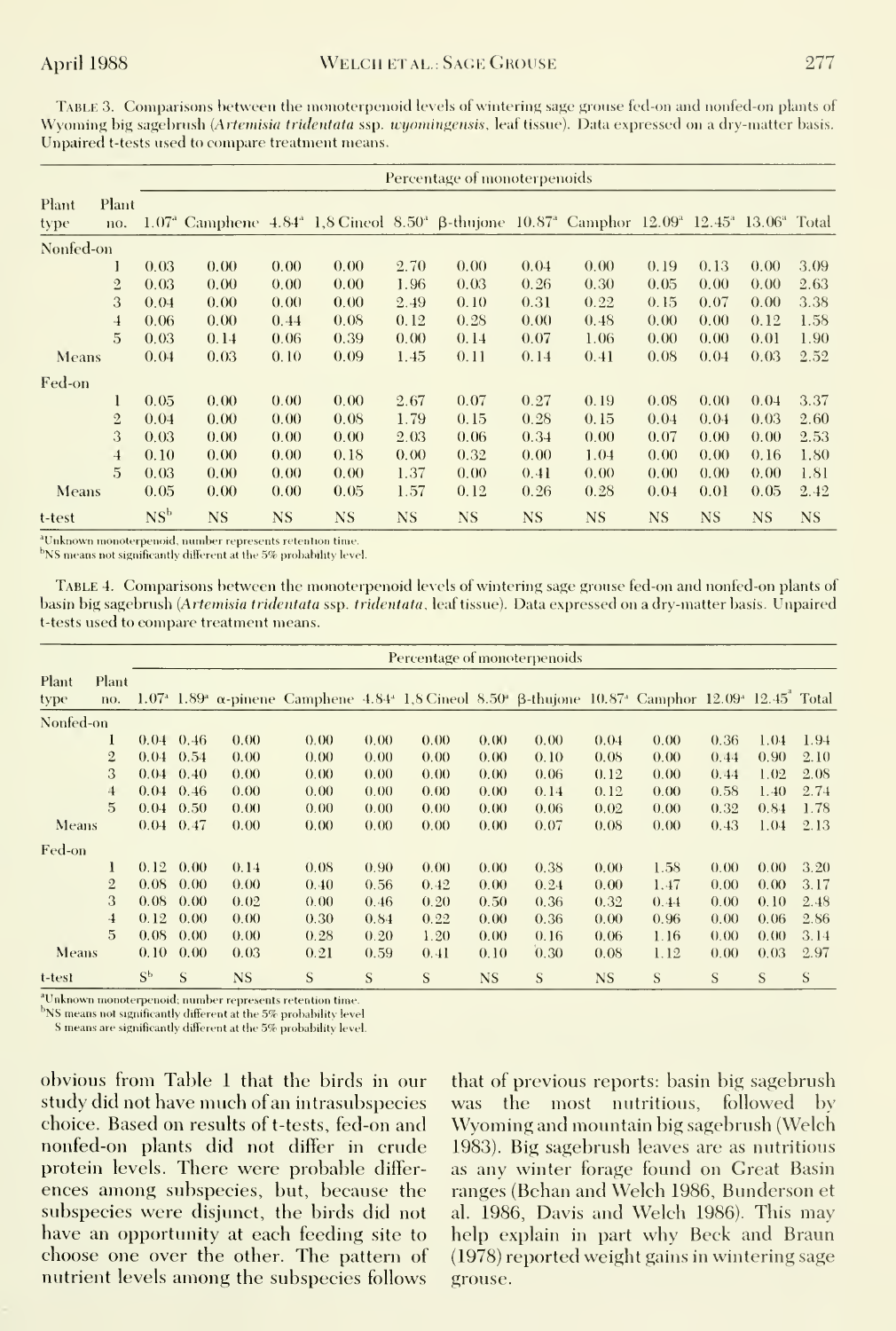Tables 2, 3, and 4 list the comparisons between the monoterpenoid levels of the fed-on and nonfed-on plants. T-tests detected no sig nificant differences  $(P = .05)$  between fed-on and nonfed-on plants for mountain and Wyoming big sagebrush for individual or total monoterpenoids. Significant differences may exist between the two subspecies (means of 3.55 and 3.37% vs. 2.42 and 2.52%). Welch and McArthur (1981) reported differences in monoterpenoid content of leaves and stems for these two subspecies. Remington and Braun (1985) noted differences in monoterpene content between Wyoming and mountain big sagebrush but not among browsed, unbrowsed, and random plants of the same subspecies.

The basin big sagebrush comparison is quite <sup>a</sup> different story. Table 4 shows that we are dealing with two distinct populations of basin big sagebrush. A criterion for <sup>a</sup> plant to be selected as a nonfed-on plant was to be within 1.5 m of <sup>a</sup> fed-on plant, meaning that the two populations were thoroughly mixed. All five nonfed-on plants contained two unknown monoterpenoids (1.89 and 12.09) not found in the fed-on plants. All five fed-on plants contained one unknown monoterpenoid (4.84) and camphor not foimd in the nonfed-on plants. Four fed-on plants contained camphene and 1,8 cineol. None of the five nonfed-on plants contained these two monoterpenoids. These differences are direct evidence that the study area supports two populations of basin big sagebrush. "Hobble Creek,' a highly preferred big sagebrush by wintering mule deer (Welch and McArthur 1986) and by wintering domestic sheep (Welch et al. 1987), also contains high camphor levels, as do the fed-on plants listed in Table 4.

One might be tempted to claim that the birds and perhaps deer and sheep are select ing plants high in camphor. But a check of the camphor content in mountain and Wyoming big sagebrush listed in Tables 2 and 3 tempers such temptation. The differences in monoterpenoid content between fed-on and nonfed on plants for basin big sagebrush are interesting, but behavioral data are lacking regarding preferences among subspecies.

We will be using the results of this study and that of Kemington and Braun (1985) to justify a more definitive study. The heart of such a study will be the use of a uniform garden, placing birds in the garden to test their preference for subspecies, accessions, and individual plants of big sagebrush. This technique is similar to studies used for determining wintering mule deer and domestic sheep preferences for big sagebrush (Welch and McArthur 1986, Welch et al. 1981).

#### **ACKNOWLEDGMENTS**

We express our thanks and gratitude to the following Utah Division of Wildlife personnel who gave so freely of their time and knowledge: Charles R. Bobo, Leon C. Bogedahl, Donald R. Bone, Norman I. Bowden, Floyd H. Coles, Dennis Hiskey, F. Clair Jensen, and Jay A. Roberson. We also thank Michael Carter for his assistance with data collection and preparation.

#### LITERATURE CITED

- ASSOCIATION OF OFFICIAL ANALYTICAL CHEMISTS. 1980. Official methods of analysis. 13th ed. Washington, D.C. 1,018 pp.
- AUTENRIETH, R E. 1981. Sage grouse management in Idaho. Fish and Game Bnll. 9. Idaho State Fish and Game Commission, Boise, Idaho. 238 pp.
- BECK, T. D., AND C. E. BRAUN. 1978. Weights of Colorado sage gronse. Condor SO: 241-243.
- BEHAN. B AND B L. WELCH 1986. Winter nutritive content of black sagebrush (Artemisia nova) grown in a uniform garden. Great Basin Nat. 46: 161-165.
- BRAUN. C. E., T. BRITT, AND R. O. WALLESTAD 1977. Guidelines for maintenance of sage grouse habitats. Wildl. Soc. Bull. 5: 99-106.
- BUNDERSON, E D . B L. WELCH, AND D J WEBER. 1986. In vitro digestibility of Juniperus osteosperma (Torr.) Little from 17 Utah sites. For. Sci. 32: 8,34-840.
- DAVIS, J. N., AND B. L. WELCH 1986. Winter preference, nutritive value, and other range use characteristies of Kochia prostrata (L.) Sehrad. Great Basin Nat. 45: 778-783.
- Ill LET, BY. <sup>J</sup> T Flinders.] <sup>S</sup> Green and R <sup>B</sup> Mir RAY 1986. Seasonal movements and habitat selection of sage grouse in southern Idaho. Pages 168-175 in E. D. McArthur and B. L. Welch, compilers. Proceedings, symposium on the biology of Ariemisia and Chrysothammus. U.S. Department of Agriculture, Forest Service Gen. Tech. Rep. INT-200. Intermountain Research Station, Ogden, Utah.
- PATTERSON, R L. 1952. The sage grouse in Wyoming. Sage Books, Denver, Colorado.
- PEARSON, H, A. 1970. Digestibility trials: in vitro techniques. Pages  $85-92$  in H. A. Paulson, Jr., E. H. Reid, and K. W. Parker, eds.. Range and wildlife